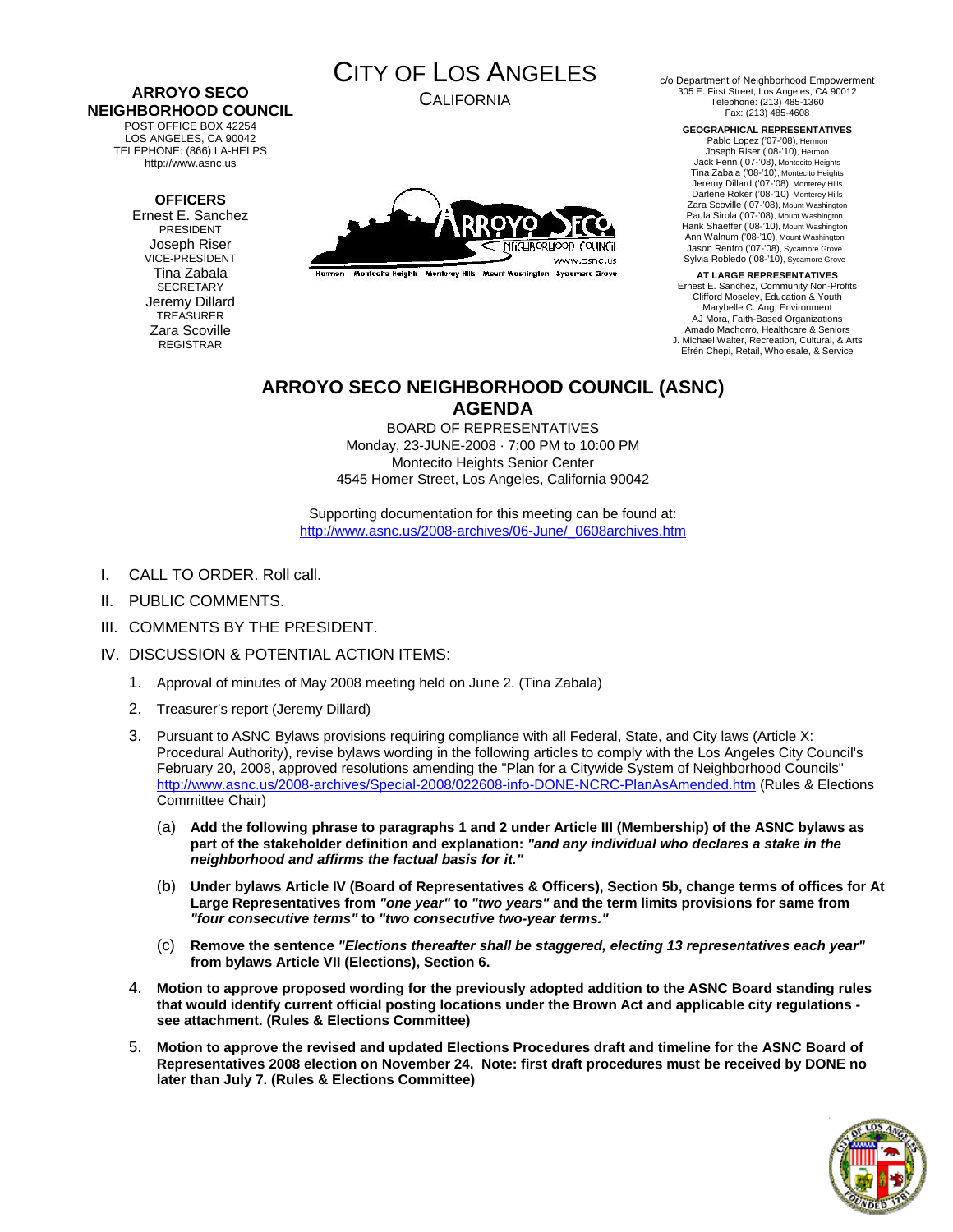# **ARROYO SECO NEIGHBORHOOD COUNCIL (ASNC)**

**BOARD OF REPRESENTATIVES AGENDA, Page 2** Monday, 23-JULY-2008 · 7:00 PM to 10:00 PM

Montecito Heights Senior Center

- 6. **Motion calling for the ASNC to allocate an additional \$500 from budgeted administrative funds to cover the cost of applying return postage to envelopes sent out with 2008 vote-by-mail ballots. (Rules & Elections Committee)**
- 7. **Motion calling for the ASNC to redirect the unspent \$3,000 budgeted in the current fiscal year (2007-08) for "Board Member Training" to the 2008-09 election line item to cover anticipated new expenses for its 2008 election. (Rules & Elections Committee Chair)**
- 8. Discussion and possible action re: reducing the portion of the ASNC budget now spent on administrative services and fees (now more than 50%) in order to leave more funds for community projects:
	- (a) Identify any board members willing and able to take on any of the duties of the paid positions, as volunteers.
	- (b) Research the amounts that nearby neighborhood councils are spending for their Website maintenance and report back at the next board meeting. (Ernest Sanchez/Darlene Roker)
- 9. Discussion and possible action regarding candidates for professional service provider positions:
	- (a) Retaining the services of William "Bill" Mengle as Minute Taker
	- (b) Consideration of retaining the services of Edeltraut Schrober as Administrative Assistant
	- (c) Consideration of retaining the services of Edeltraut Schrober as Bookkeeping Assistant
	- (d) Consideration of retaining the services of Robert Hawkes as Bookkeeping Assistant
- 10. **Motion to authorize \$250 from ASNC community projects funds for the installation of two dog waste bag dispensers in Bud Weiner Park (Monterey Hills). Funds would be drawn from the 2007-08 fiscal budget. (Jeremy Dillard)**
- 11. Request that the ASNC provide funding not to exceed \$850 to assist with expenses for the "Dog Days of Summer" on July 19, a regional pet adoption event sponsored by the Friends of Hermon Dog Park and Councilmember José Huizar. Funds will be used to cover the costs of advertising and publicity, including 2,000 color flyers (\$300), an inflatable dog for the entrance (\$325), PR Newswire (\$180), and a mailing (\$35), and would need to come from 2008- 09 ASNC community project-budgeted funds. (Lezle Stein, ASNC Director of Animal Welfare)
- 12. **Motion that the ASNC should send a letter in the form attached, endorsing the Self-Realization Fellowship Historic Rehabilitation Project. (Mount Washington Local Issues)**
- 13. **Motion that the ASNC should call on the City Councilmembers representing Districts 1 and 14 to establish formal, written tracking methods for use by their staff members in logging, moving forward, and reporting back on the ASNC's forwarded, approved motions. Within 30 days of receipt of formal requests, council staff would log, and then acknowledge the request (by mail or e-mail), advising the identified ASNC contact for that request with which staff person they should follow up -- see attached example from CD1, related to Mount Washington Local Issues. (Joseph Riser)**

#### 14. COMMITTEE REPORTS.

- (a) Local Issues.
	- (i) Hermon
	- (ii) Montecito Heights
	- (iii) Monterey Hills
	- (iv) Mount Washington
	- (v) Sycamore Grove
- (b) Rules and Elections (Joseph Riser)
- (c) Communications and Outreach (Zara Scoville)
- (d) Budget and Finance (Jeremy Dillard)
- (e) Recreation, Arts & Culture (J. Michael Walker)
- (f) Environment (Marybelle Ang)



**ARROYO SECO NEIGHBORHOOD COUNCIL**